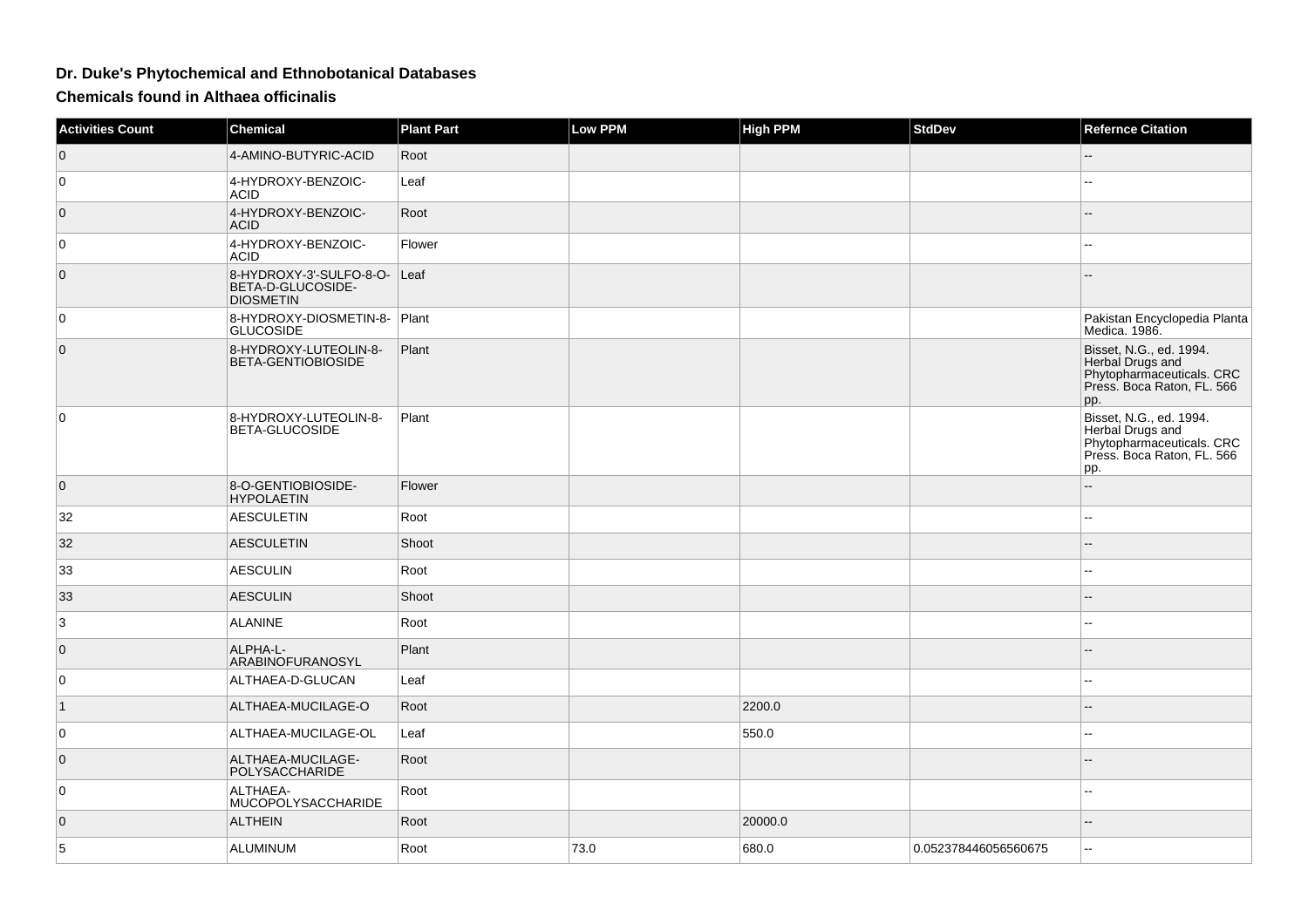| <b>Activities Count</b> | <b>Chemical</b>        | <b>Plant Part</b> | Low PPM | <b>High PPM</b> | <b>StdDev</b>       | <b>Refernce Citation</b>                                                                                                                                                    |
|-------------------------|------------------------|-------------------|---------|-----------------|---------------------|-----------------------------------------------------------------------------------------------------------------------------------------------------------------------------|
| $\overline{0}$          | ANTHAEA-MUCILAGE       | Root              |         |                 |                     | Leung, A. Y. and Foster, S.<br>1995. Encyclopedia of<br>Common Natural Ingredients<br>2nd Ed. John Wiley & Sons,<br>New York. 649 pp.                                       |
| 6                       | <b>ARABINOGALACTAN</b> | Plant             |         |                 |                     | Pakistan Encyclopedia Planta<br>Medica. 1986.                                                                                                                               |
| $\overline{0}$          | <b>ARABINOSE</b>       | Plant             |         |                 |                     | Pakistan Encyclopedia Planta<br>Medica. 1986.                                                                                                                               |
| 112                     | ASCORBIC-ACID          | Seed              |         | 1640.0          | 0.6461153960063319  |                                                                                                                                                                             |
| 112                     | ASCORBIC-ACID          | Root              | 177.0   | 1640.0          | 0.29152337636866393 | $\overline{a}$                                                                                                                                                              |
| 0                       | ASH                    | Root              | 8640.0  | 80000.0         | 0.35526479427075014 | Ξ.                                                                                                                                                                          |
| $\overline{2}$          | <b>ASPARAGINE</b>      | Root              | 10000.0 | 20000.0         | -1.2247448713915892 | L.                                                                                                                                                                          |
| 0                       | ASPARAGINIC-ACID       | Root              |         |                 |                     |                                                                                                                                                                             |
| 7                       | ASTRAGALIN             | Flower            |         |                 |                     |                                                                                                                                                                             |
| 7                       | <b>ASTRAGALIN</b>      | Leaf              |         |                 |                     |                                                                                                                                                                             |
| 53                      | <b>BETA-CAROTENE</b>   | Root              |         |                 |                     | $-$                                                                                                                                                                         |
| 14                      | <b>BETAINE</b>         | Root              |         | 40000.0         | 2.8276326231219104  | List, P.H. and Horhammer, L.,<br>Hager's Handbuch der<br>Pharmazeutischen Praxis,<br>Vols. 2-6, Springer-Verlag,<br>Berlin, 1969-1979.                                      |
| 6                       | <b>BUTYRIC-ACID</b>    | Plant             |         |                 |                     | Pakistan Encyclopedia Planta<br>Medica. 1986.                                                                                                                               |
| 102                     | CAFFEIC-ACID           | Leaf              |         |                 |                     |                                                                                                                                                                             |
| 102                     | CAFFEIC-ACID           | Root              |         |                 |                     |                                                                                                                                                                             |
| 102                     | CAFFEIC-ACID           | Flower            |         |                 |                     | ۵۵                                                                                                                                                                          |
| 28                      | <b>CALCIUM</b>         | Root              | 881.0   | 8160.0          | 0.08292658679020891 | Ξ.                                                                                                                                                                          |
| 4                       | CALCIUM-OXALATE        | Plant             |         |                 |                     | Newall, C. A., Anderson, L. A.<br>and Phillipson, J. D. 1996.<br>Herbal Medicine - A Guide for<br>Health-care Professionals.<br>The Pharmaceutical Press,<br>London. 296pp. |
| $\overline{0}$          | CALCIUM-PHOSPHATE      | Plant             |         |                 |                     | Pakistan Encyclopedia Planta<br>Medica. 1986.                                                                                                                               |
| 0                       | <b>CARBOHYDRATES</b>   | Root              | 87156.0 | 807000.0        | -0.2956796137192111 |                                                                                                                                                                             |
| 77                      | CHLOROGENIC-ACID       | Plant             |         |                 |                     | J.S. Glasby Dict.Pls<br>Containing 2ndary<br>Metabolite. 1991.                                                                                                              |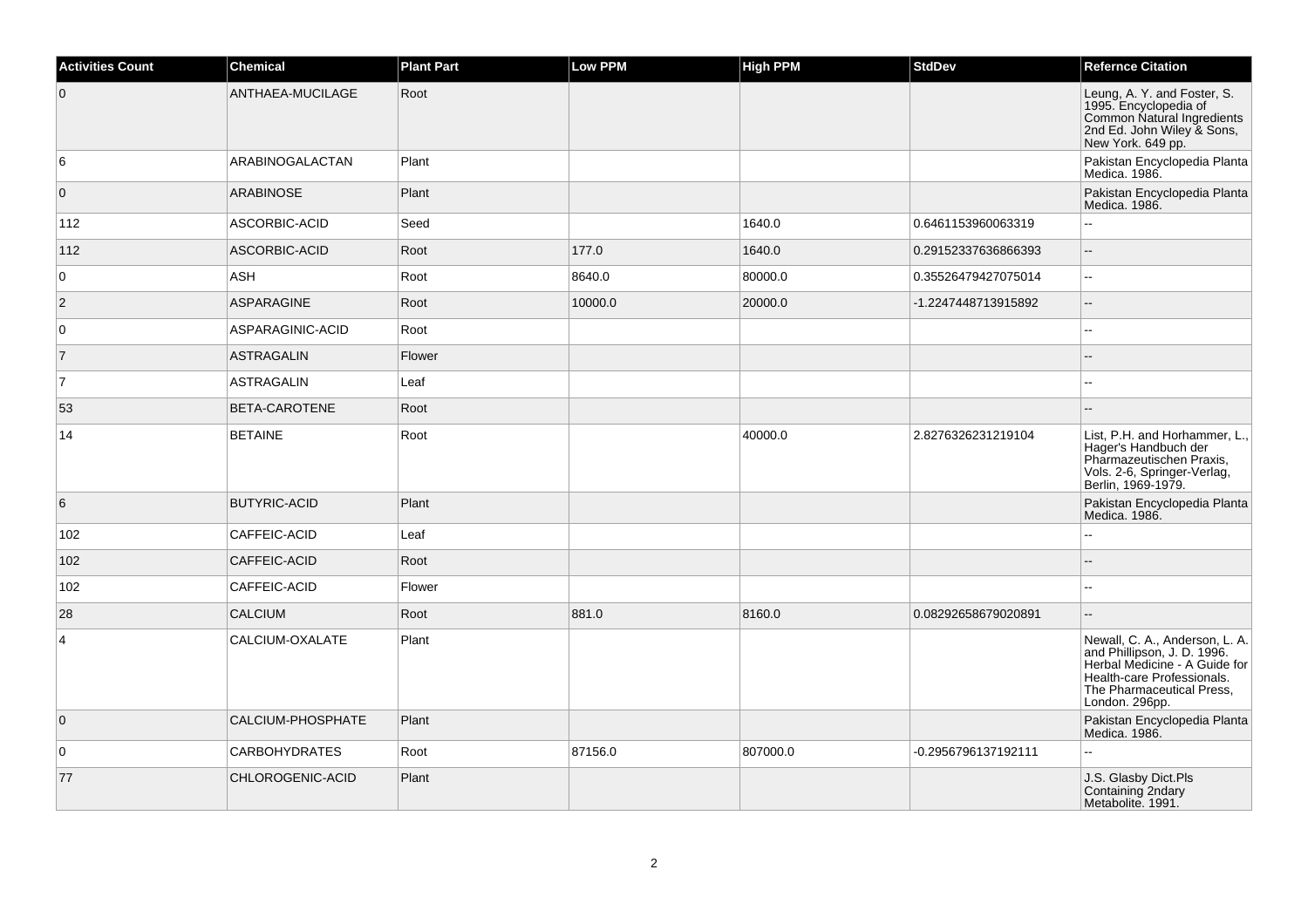| <b>Activities Count</b> | <b>Chemical</b>         | <b>Plant Part</b> | <b>Low PPM</b> | <b>High PPM</b> | <b>StdDev</b>        | <b>Refernce Citation</b>                                                               |
|-------------------------|-------------------------|-------------------|----------------|-----------------|----------------------|----------------------------------------------------------------------------------------|
| 77                      | CHLOROGENIC-ACID        | Root              |                |                 |                      |                                                                                        |
| 77                      | CHLOROGENIC-ACID        | Flower            |                |                 |                      |                                                                                        |
| 20                      | <b>CHOLINE</b>          | Plant             |                |                 |                      | Pakistan Encyclopedia Planta<br>Medica. 1986.                                          |
| 24                      | <b>CHROMIUM</b>         | Root              | 0.2            | 1.5             | -0.26097057892644915 |                                                                                        |
| $\overline{0}$          | <b>CICHORIN</b>         | Root              |                |                 |                      | $\overline{a}$                                                                         |
| $\overline{0}$          | <b>CICHORIN</b>         | Shoot             |                |                 |                      |                                                                                        |
| $\overline{2}$          | <b>COBALT</b>           | Root              | 0.4            | 3.3             | -0.473581959958559   | $\overline{a}$                                                                         |
| 57                      | <b>COUMARIN</b>         | Root              |                |                 |                      |                                                                                        |
| 57                      | <b>COUMARIN</b>         | Shoot             |                |                 |                      | --                                                                                     |
| $\overline{0}$          | D-GALACTOSE             | Plant             |                |                 |                      | Pakistan Encyclopedia Planta<br>Medica. 1986.                                          |
| $\overline{0}$          | D-GALACTURONIC-ACID     | Plant             |                |                 |                      | Pakistan Encyclopedia Planta<br>Medica. 1986.                                          |
| $\overline{0}$          | D-GALACTURONIC-ACID     | Root              |                |                 |                      |                                                                                        |
| $\overline{0}$          | D-GALACTURONIC-ACID     | Leaf              |                |                 |                      |                                                                                        |
| $\overline{0}$          | D-GLUCOSAMINES          | Plant             |                |                 |                      | Pakistan Encyclopedia Planta<br>Medica. 1986.                                          |
| 0                       | D-GLUCURONIC-ACID       | Leaf              |                |                 |                      |                                                                                        |
| $\overline{0}$          | D-GLUCURONIC-ACID       | Root              |                |                 |                      | --                                                                                     |
| $\overline{0}$          | <b>DODECASACCHARIDE</b> | Plant             |                |                 |                      | Pakistan Encyclopedia Planta<br>Medica. 1986.                                          |
| $\overline{0}$          | EO                      | Leaf              |                | 200.0           | -0.99702714807754    | Wealth of India.                                                                       |
| $\overline{0}$          | EO                      | Root              | 54.0           | 2000.0          | -0.5605870943160192  |                                                                                        |
| $\overline{0}$          | <b>EO</b>               | Flower            |                | 200.0           | -0.41666386041507664 | Wealth of India.                                                                       |
| $\overline{2}$          | <b>ERUCIC-ACID</b>      | Plant             |                |                 |                      | Pakistan Encyclopedia Planta<br>Medica. 1986.                                          |
| $\overline{0}$          | FAT                     | Seed              | 128000.0       | 172000.0        | -0.49190584773158025 | <b>CRC Handbook of Medicinal</b><br>Herbs and/or CRC Handbook<br>of Proximate Analyses |
| $\overline{0}$          | FAT                     | Root              | 540.0          | 5000.0          | -0.596266738718786   | --                                                                                     |
| 61                      | <b>FERULIC-ACID</b>     | Root              |                |                 |                      | --                                                                                     |
| 61                      | <b>FERULIC-ACID</b>     | Leaf              |                |                 |                      |                                                                                        |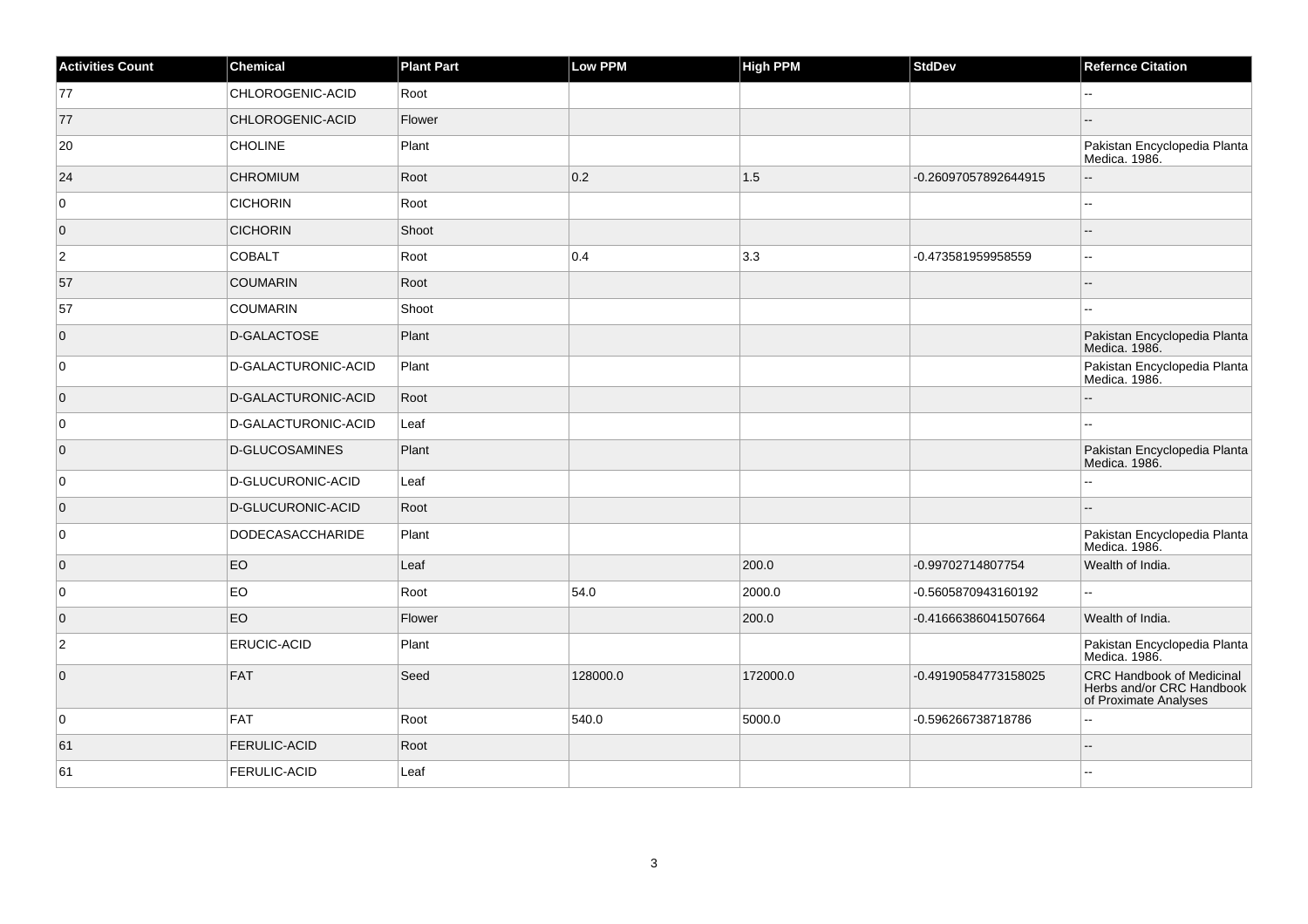| Activities Count | <b>Chemical</b>                                                         | <b>Plant Part</b> | <b>Low PPM</b> | <b>High PPM</b> | <b>StdDev</b>        | <b>Refernce Citation</b>                                                                                                                                                    |
|------------------|-------------------------------------------------------------------------|-------------------|----------------|-----------------|----------------------|-----------------------------------------------------------------------------------------------------------------------------------------------------------------------------|
| 61               | <b>FERULIC-ACID</b>                                                     | Flower            |                |                 |                      |                                                                                                                                                                             |
| 61               | <b>FERULIC-ACID</b>                                                     | Plant             |                |                 |                      | Pakistan Encyclopedia Planta<br>Medica. 1986.                                                                                                                               |
| 15               | <b>FIBER</b>                                                            | Root              |                | 83000.0         | -0.11352696502722416 | Pedersen, M. 1987.<br>Nutritional Herbology.<br>Pederson Publishing.<br>Bountiful, Utah. 377 pp.                                                                            |
| $\Omega$         | FIBER(CRUDE)                                                            | Root              |                | 83000.0         | -0.8363237735654434  |                                                                                                                                                                             |
| $\mathbf{0}$     | FIBER(DIETARY)                                                          | Root              |                | 523000.0        | 1.3604505714281423   | $\overline{a}$                                                                                                                                                              |
| $\overline{0}$   | GALACTURONIC-ACID                                                       | Plant             |                |                 |                      | Pakistan Encyclopedia Planta<br>Medica. 1986.                                                                                                                               |
| $\mathbf 0$      | GALACTURONO-<br><b>RHAMNANS</b>                                         | Plant             |                |                 |                      | Bisset, N.G., ed. 1994.<br>Herbal Drugs and<br>Phytopharmaceuticals. CRC<br>Press. Boca Raton, FL. 566<br>pp.                                                               |
| 0                | GALACTURONORHAMNOS   Plant                                              |                   |                |                 |                      | Pakistan Encyclopedia Planta<br>Medica. 1986.                                                                                                                               |
| $\overline{0}$   | <b>GLUCAN</b>                                                           | Plant             |                |                 |                      | Pakistan Encyclopedia Planta<br>Medica. 1986.                                                                                                                               |
| $\overline{0}$   | <b>GLUCOSAN</b>                                                         | Plant             |                |                 |                      | Pakistan Encyclopedia Planta<br>Medica. 1986.                                                                                                                               |
| $\overline{7}$   | <b>GLUCOSE</b>                                                          | Plant             |                |                 |                      | Newall, C. A., Anderson, L. A.<br>and Phillipson, J. D. 1996.<br>Herbal Medicine - A Guide for<br>Health-care Professionals.<br>The Pharmaceutical Press.<br>London. 296pp. |
| $\overline{0}$   | <b>HEMICELLULOSE</b>                                                    | Plant             |                |                 |                      | Pakistan Encyclopedia Planta<br>Medica. 1986.                                                                                                                               |
| 12               | <b>HERNIARIN</b>                                                        | Root              |                |                 |                      |                                                                                                                                                                             |
| 12               | <b>HERNIARIN</b>                                                        | Shoot             |                |                 |                      |                                                                                                                                                                             |
| $\mathbf{0}$     | <b>HEXASACCHARIDE</b>                                                   | Plant             |                |                 |                      | Pakistan Encyclopedia Planta<br>Medica. 1986.                                                                                                                               |
| 0                | <b>HEXOSE</b>                                                           | Plant             |                |                 |                      | Pakistan Encyclopedia Planta<br>Medica. 1986.                                                                                                                               |
| $\mathbf 0$      | HYDROXYCINNAMIC-ACID                                                    | Plant             |                |                 |                      | Wealth of India.                                                                                                                                                            |
| $\mathbf 0$      | HYPOLAETIN-4'-METHYL-<br>ETHER-8-O-GLUCOSIDE-3'-<br><b>SULPHATE</b>     | Leaf              |                |                 |                      |                                                                                                                                                                             |
| $\mathbf{0}$     | HYPOLAETIN-4'-O-METHYL- Flower<br>ETHER-8-O-BETA-D-<br><b>GLUCOSIDE</b> |                   |                |                 |                      |                                                                                                                                                                             |
| $\Omega$         | HYPOLAETIN-8-<br><b>GENTIOBIOSIDE</b>                                   | Leaf              | 2500.0         | 4200.0          |                      |                                                                                                                                                                             |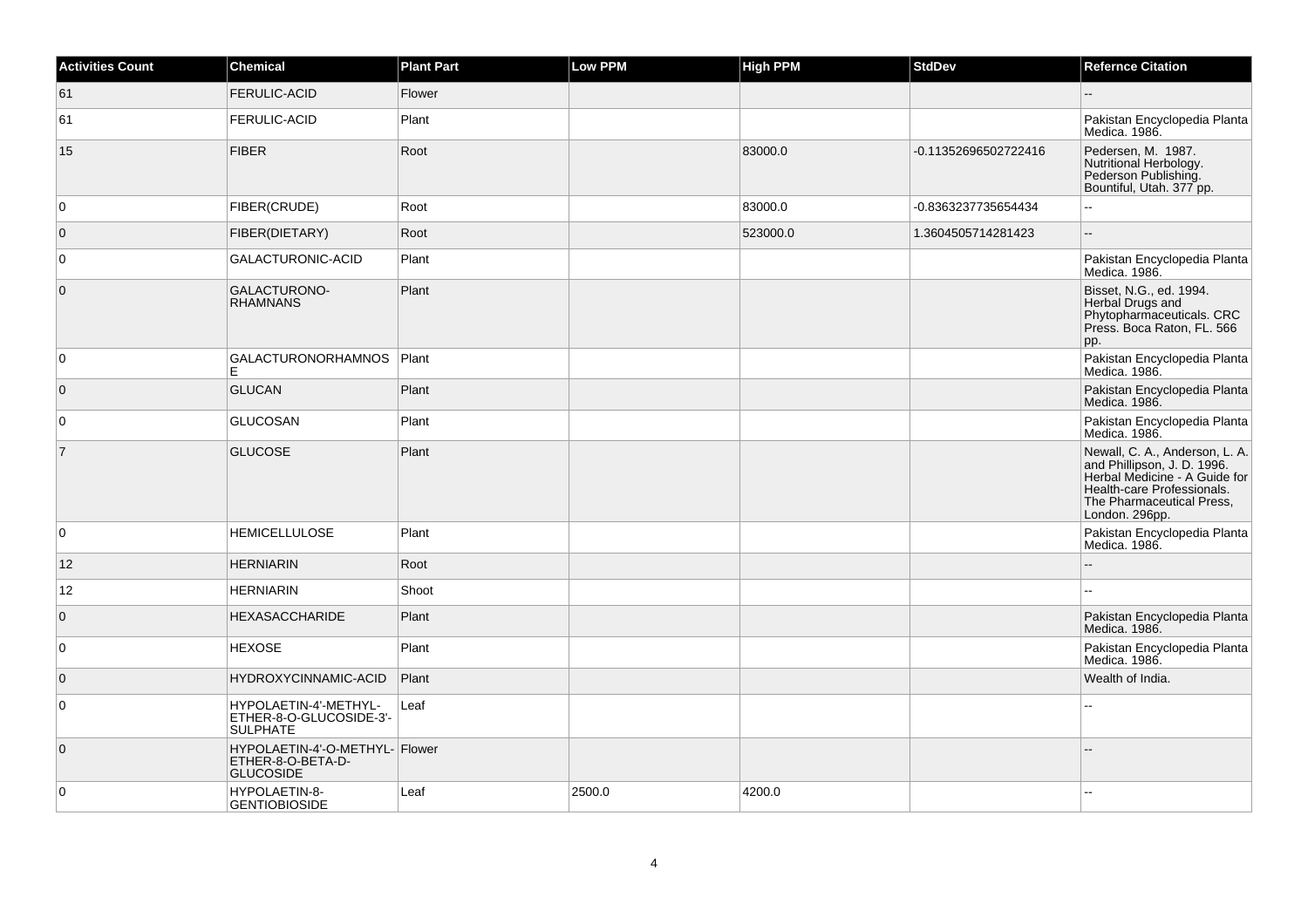| <b>Activities Count</b> | <b>Chemical</b>                                                              | <b>Plant Part</b> | <b>Low PPM</b> | <b>High PPM</b> | <b>StdDev</b>        | <b>Refernce Citation</b>                                                                                                                                                                                              |
|-------------------------|------------------------------------------------------------------------------|-------------------|----------------|-----------------|----------------------|-----------------------------------------------------------------------------------------------------------------------------------------------------------------------------------------------------------------------|
| $\overline{0}$          | HYPOLAETIN-8-O-BETA-D-<br><b>GLUCOSIDE</b>                                   | Root              |                | 14.0            |                      | Ξ.                                                                                                                                                                                                                    |
| 6                       | <b>IRON</b>                                                                  | Root              | 12.0           | 115.0           | -0.2745822990554713  | --                                                                                                                                                                                                                    |
| 22                      | <b>ISOQUERCITRIN</b>                                                         | Flower            |                |                 |                      |                                                                                                                                                                                                                       |
| 22                      | <b>ISOQUERCITRIN</b>                                                         | Leaf              |                |                 |                      | ц,                                                                                                                                                                                                                    |
| $\mathbf{1}$            | <b>ISOSCOPOLETIN</b>                                                         | Root              |                |                 |                      |                                                                                                                                                                                                                       |
| $\vert$ 1               | <b>ISOSCOPOLETIN</b>                                                         | Shoot             |                |                 |                      |                                                                                                                                                                                                                       |
| 75                      | <b>KAEMPFEROL</b>                                                            | Root              |                |                 |                      |                                                                                                                                                                                                                       |
| 75                      | <b>KAEMPFEROL</b>                                                            | Leaf              |                |                 |                      | Williamson, E. M. and Evans,<br>F. J., Potter's New<br>Cyclopaedia of Botanical<br>Drugs and Preparations,<br>Revised Ed., Saffron Walden,<br>the C. W. Daniel Co., Ltd.,<br>Essex UK, 362 pp, 1988,<br>reprint 1989. |
| $\overline{0}$          | KAEMPFEROL-3-0-<br><b>GLUCOSIDE</b>                                          | Plant             |                |                 |                      | Pakistan Encyclopedia Planta<br>Medica. 1986.                                                                                                                                                                         |
| 0                       | KAEMPFEROL-3-BETA-D-<br>$(6'-O-P-$<br>HYDROXYCINNAMOYL)-<br><b>GLUCOSIDE</b> | Plant             |                |                 |                      | Pakistan Encyclopedia Planta<br>Medica. 1986.                                                                                                                                                                         |
| $\overline{0}$          | L-ARABINAN                                                                   | Plant             |                |                 |                      |                                                                                                                                                                                                                       |
| 0                       | L-ARABINOFURANAN                                                             | Root              |                |                 |                      |                                                                                                                                                                                                                       |
| $\overline{0}$          | <b>L-RHAMNOSE</b>                                                            | Leaf              |                |                 |                      | Pakistan Encyclopedia Planta<br>Medica, 1986.                                                                                                                                                                         |
| 0                       | L-RHAMNOSE                                                                   | Plant             |                |                 |                      | Pakistan Encyclopedia Planta<br>Medica. 1986.                                                                                                                                                                         |
| $\overline{0}$          | <b>LANOLIN</b>                                                               | Plant             |                |                 |                      | Pakistan Encyclopedia Planta<br>Medica. 1986.                                                                                                                                                                         |
| 20                      | <b>LECITHIN</b>                                                              | Root              |                |                 |                      | List, P.H. and Horhammer, L.,<br>Hager's Handbuch der<br>Pharmazeutischen Praxis,<br>Vols. 2-6, Springer-Verlag,<br>Berlin, 1969-1979.                                                                                |
| 27                      | LINOLEIC-ACID                                                                | Seed              | 67710.0        | 91000.0         | -0.13813658130464232 | Wealth of India.                                                                                                                                                                                                      |
| $\mathbf 0$             | LINOLENIC-ACID                                                               | Seed              | 3200.0         | 4300.0          | -0.5047948093852286  | Wealth of India.                                                                                                                                                                                                      |
| 65                      | <b>MAGNESIUM</b>                                                             | Root              | 559.0          | 5180.0          | 1.3932916970467093   | ц,                                                                                                                                                                                                                    |
| 0                       | MALVALIC-ACID                                                                | Plant             |                |                 |                      | Pakistan Encyclopedia Planta<br>Medica. 1986.                                                                                                                                                                         |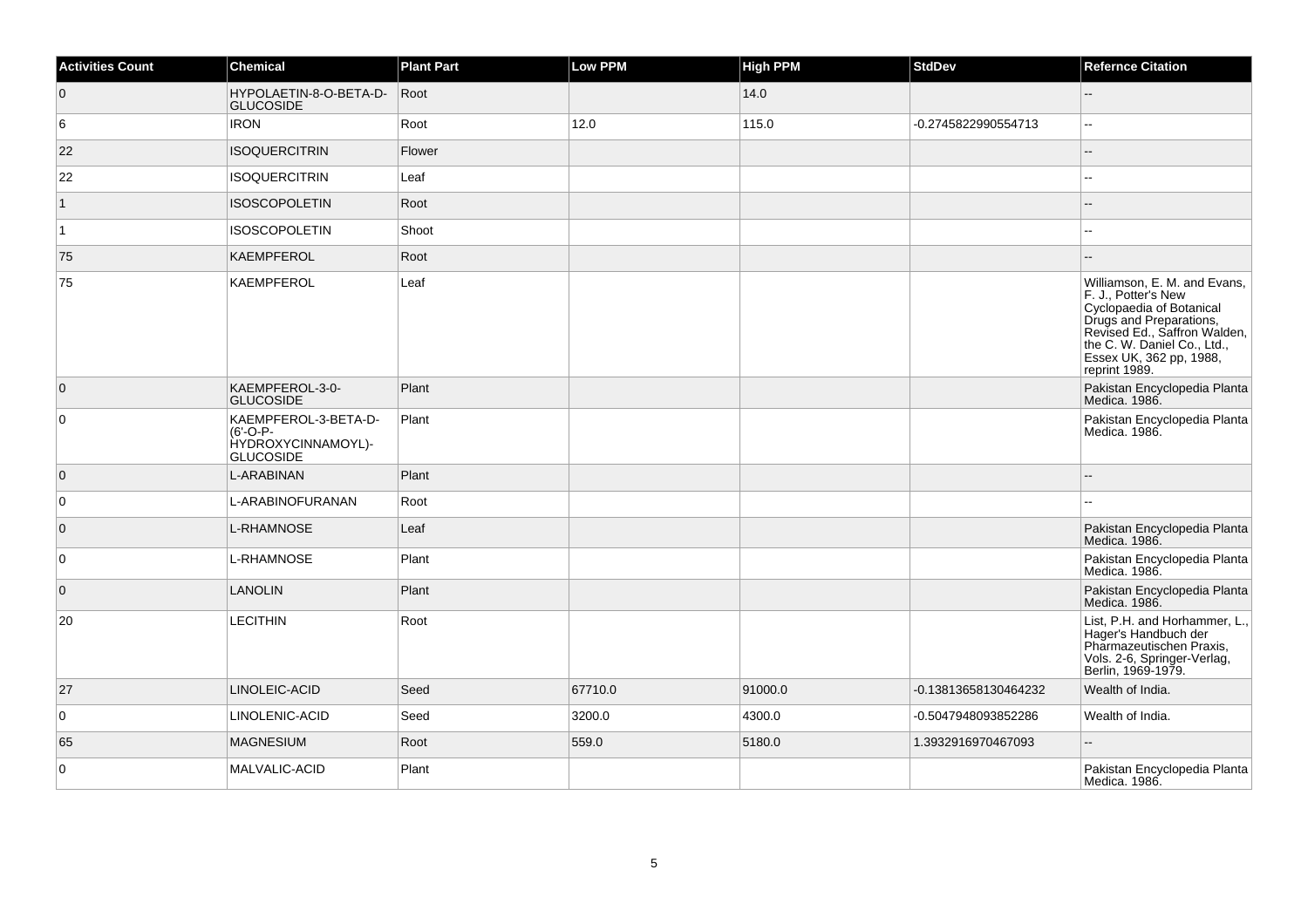| <b>Activities Count</b> | <b>Chemical</b>                             | <b>Plant Part</b> | Low PPM  | <b>High PPM</b> | <b>StdDev</b>        | <b>Refernce Citation</b>                                                                                                                                                    |
|-------------------------|---------------------------------------------|-------------------|----------|-----------------|----------------------|-----------------------------------------------------------------------------------------------------------------------------------------------------------------------------|
| 14                      | <b>MANGANESE</b>                            | Root              | 0.5      | 4.4             | -0.49333327298005497 | Ξ.                                                                                                                                                                          |
| 3                       | <b>MANNOSE</b>                              | Plant             |          |                 |                      | Newall, C. A., Anderson, L. A.<br>and Phillipson, J. D. 1996.<br>Herbal Medicine - A Guide for<br>Health-care Professionals.<br>The Pharmaceutical Press,<br>London. 296pp. |
| $\overline{0}$          | METHYL-PENTOSE                              | Plant             |          |                 |                      | Pakistan Encyclopedia Planta<br>Medica. 1986.                                                                                                                               |
| 3                       | <b>MUCILAGE</b>                             | Root              | 50000.0  | 350000.0        | 1.8163629857243206   | $\overline{a}$                                                                                                                                                              |
| 3                       | <b>MUCILAGE</b>                             | Plant             |          | 210000.0        | 0.7288213596117523   | Ξ.                                                                                                                                                                          |
| 3                       | <b>MUCILAGE</b>                             | Leaf              | 60000.0  | 157000.0        | 1.32247213063027     | $\overline{a}$                                                                                                                                                              |
| $\overline{0}$          | NARINGENIN-4'-O-BETA-D-<br><b>GLUCOSIDE</b> | Flower            |          |                 |                      |                                                                                                                                                                             |
| $\overline{0}$          | NARINGENIN-4'-O-<br><b>GLUCOSIDE</b>        | Flower            |          |                 |                      |                                                                                                                                                                             |
| 39                      | <b>NIACIN</b>                               | Root              | 3.4      | 31.0            | -0.5575871529684362  | $-$                                                                                                                                                                         |
| $\overline{0}$          | NONA-SACCHARIDE                             | Plant             |          |                 |                      | Pakistan Encyclopedia Planta<br>Medica. 1986.                                                                                                                               |
| 18                      | OLEIC-ACID                                  | Seed              | 39425.0  | 52975.0         | -0.5436146073153726  | Wealth of India.                                                                                                                                                            |
| 25                      | P-COUMARIC-ACID                             | Root              |          |                 |                      |                                                                                                                                                                             |
| 25                      | P-COUMARIC-ACID                             | Flower            |          |                 |                      |                                                                                                                                                                             |
| 25                      | P-COUMARIC-ACID                             | Leaf              |          |                 |                      |                                                                                                                                                                             |
| 13                      | P-HYDROXY-BENZOIC-<br><b>ACID</b>           | Plant             |          |                 |                      | Pakistan Encyclopedia Planta<br>Medica. 1986.                                                                                                                               |
| $\overline{0}$          | P-HYDROXYACETIC-ACID                        | Plant             |          |                 |                      | Pakistan Encyclopedia Planta<br>Medica. 1986.                                                                                                                               |
| $\overline{0}$          | P-<br>HYDROXYPHENYLACETIC-<br><b>ACID</b>   | Flower            |          |                 |                      |                                                                                                                                                                             |
| $\overline{0}$          | P-<br>HYDROXYPHENYLACETIC-<br><b>ACID</b>   | Leaf              |          |                 |                      |                                                                                                                                                                             |
| $\overline{0}$          | P-<br>HYDROXYPHENYLACETIC-<br><b>ACID</b>   | Root              |          |                 |                      |                                                                                                                                                                             |
| 13                      | PALMITIC-ACID                               | Seed              | 12415.0  | 16685.0         | -0.3553353614139409  | Wealth of India.                                                                                                                                                            |
| $\overline{4}$          | <b>PARAFFIN</b>                             | Plant             |          |                 |                      | Pakistan Encyclopedia Planta<br>Medica. 1986.                                                                                                                               |
| 24                      | PECTIN                                      | Root              | 110000.0 | 350000.0        | 1.9565371321871459   | $\overline{a}$                                                                                                                                                              |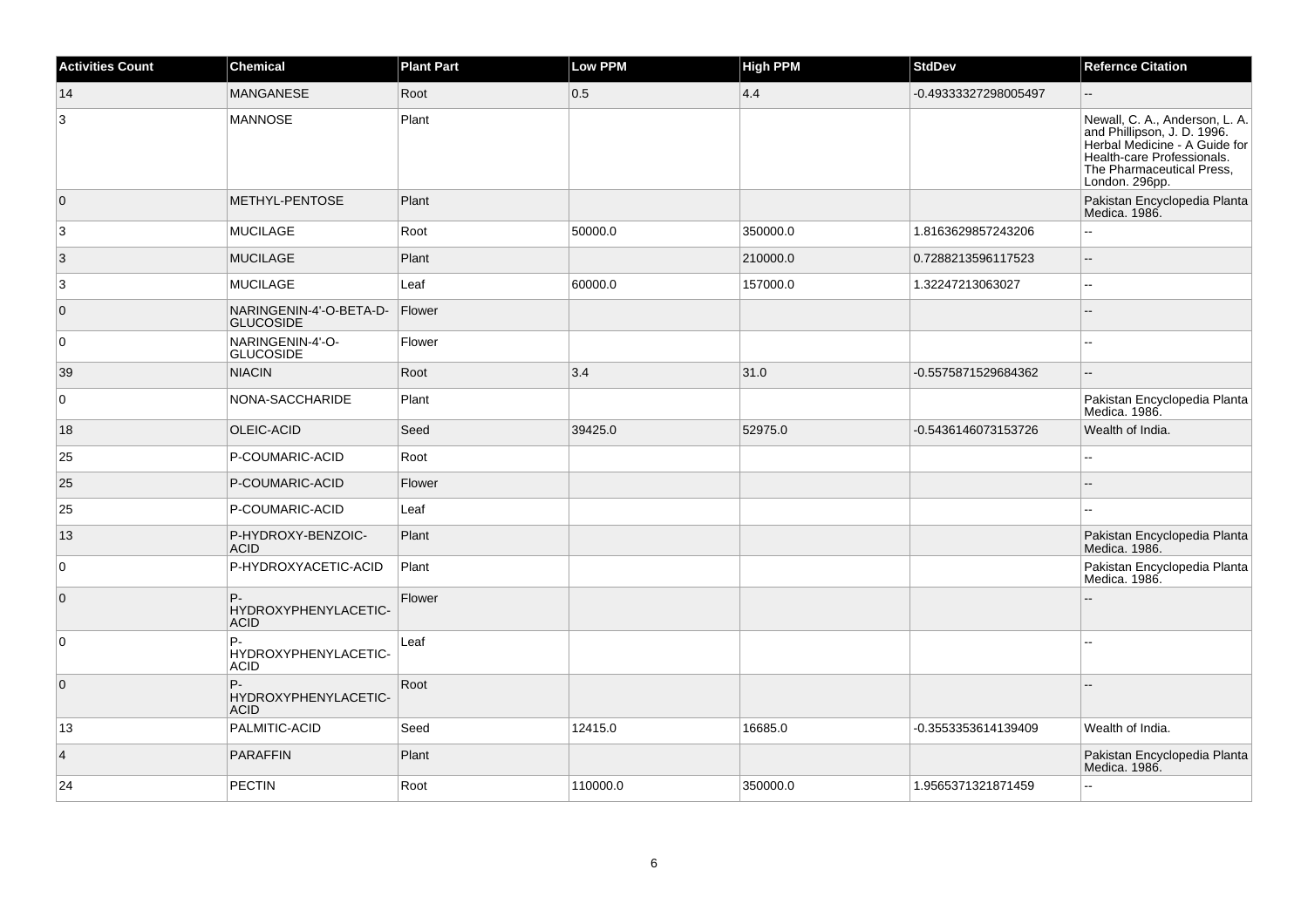| <b>Activities Count</b> | Chemical                       | <b>Plant Part</b> | Low PPM  | <b>High PPM</b> | <b>StdDev</b>        | <b>Refernce Citation</b>                                                                                                                                                                                              |
|-------------------------|--------------------------------|-------------------|----------|-----------------|----------------------|-----------------------------------------------------------------------------------------------------------------------------------------------------------------------------------------------------------------------|
| $\overline{0}$          | <b>PENTOSANS</b>               | Plant             |          |                 |                      | Pakistan Encyclopedia Planta<br>Medica. 1986.                                                                                                                                                                         |
| $\vert$ 4               | <b>PHOSPHORUS</b>              | Root              | 277.0    | 2560.0          | -0.1682843400899607  | L.                                                                                                                                                                                                                    |
| $\overline{2}$          | <b>PHYTOSTEROLS</b>            | Root              |          |                 |                      | List, P.H. and Horhammer, L.,<br>Hager's Handbuch der<br>Pharmazeutischen Praxis,<br>Vols. 2-6, Springer-Verlag,<br>Berlin, 1969-1979.                                                                                |
| 0                       | POLYSACCHARIDE                 | Root              |          |                 |                      | L.                                                                                                                                                                                                                    |
| $\overline{0}$          | <b>POLYSACCHARIDES</b>         | Root              | 250000.0 | 350000.0        |                      | --                                                                                                                                                                                                                    |
| $\overline{0}$          | POPULNIN                       | Flower            |          |                 |                      | 44                                                                                                                                                                                                                    |
| 14                      | <b>POTASSIUM</b>               | Root              | 1307.0   | 12100.0         | -0.26937312186003615 | ш,                                                                                                                                                                                                                    |
| $\overline{0}$          | <b>PROTEIN</b>                 | Seed              | 227000.0 | 237000.0        | 0.02850063861926227  | <b>CRC Handbook of Medicinal</b><br>Herbs and/or CRC Handbook<br>of Proximate Analyses                                                                                                                                |
| $\overline{0}$          | <b>PROTEIN</b>                 | Root              | 11664.0  | 108000.0        | -0.11693489662361256 | $-$                                                                                                                                                                                                                   |
| 43                      | PROTOCATECHUIC-ACID            | Flower            |          |                 |                      | ÷÷.                                                                                                                                                                                                                   |
| 43                      | PROTOCATECHUIC-ACID            | Leaf              |          |                 |                      | $- -$                                                                                                                                                                                                                 |
| 176                     | <b>QUERCETIN</b>               | Root              |          |                 |                      | 44                                                                                                                                                                                                                    |
| 176                     | <b>QUERCETIN</b>               | Leaf              |          |                 |                      | Williamson, E. M. and Evans,<br>F. J., Potter's New<br>Cyclopaedia of Botanical<br>Drugs and Preparations,<br>Revised Ed., Saffron Walden,<br>the C. W. Daniel Co., Ltd.,<br>Essex UK, 362 pp, 1988,<br>reprint 1989. |
| $\overline{2}$          | QUERCETIN-3'-GLUCOSIDE Plant   |                   |          |                 |                      | Pakistan Encyclopedia Planta<br>Medica. 1986.                                                                                                                                                                         |
| $\overline{0}$          | RHAMNOGALACTURONAN   Root<br>S |                   |          |                 |                      | Bisset, N.G., ed. 1994.<br>Herbal Drugs and<br>Phytopharmaceuticals. CRC<br>Press. Boca Raton, FL. 566<br>pp.                                                                                                         |
| 15                      | <b>RIBOFLAVIN</b>              | Root              | 0.1      | 0.5             | -0.7822614262336574  | $\overline{\phantom{a}}$                                                                                                                                                                                              |
| 34                      | SALICYLIC-ACID                 | Root              |          |                 |                      | $-$                                                                                                                                                                                                                   |
| 34                      | SALICYLIC-ACID                 | Flower            |          |                 |                      | --                                                                                                                                                                                                                    |
| 34                      | SALICYLIC-ACID                 | Leaf              |          |                 |                      |                                                                                                                                                                                                                       |
| 5                       | SAPONINS                       | Root              |          |                 |                      |                                                                                                                                                                                                                       |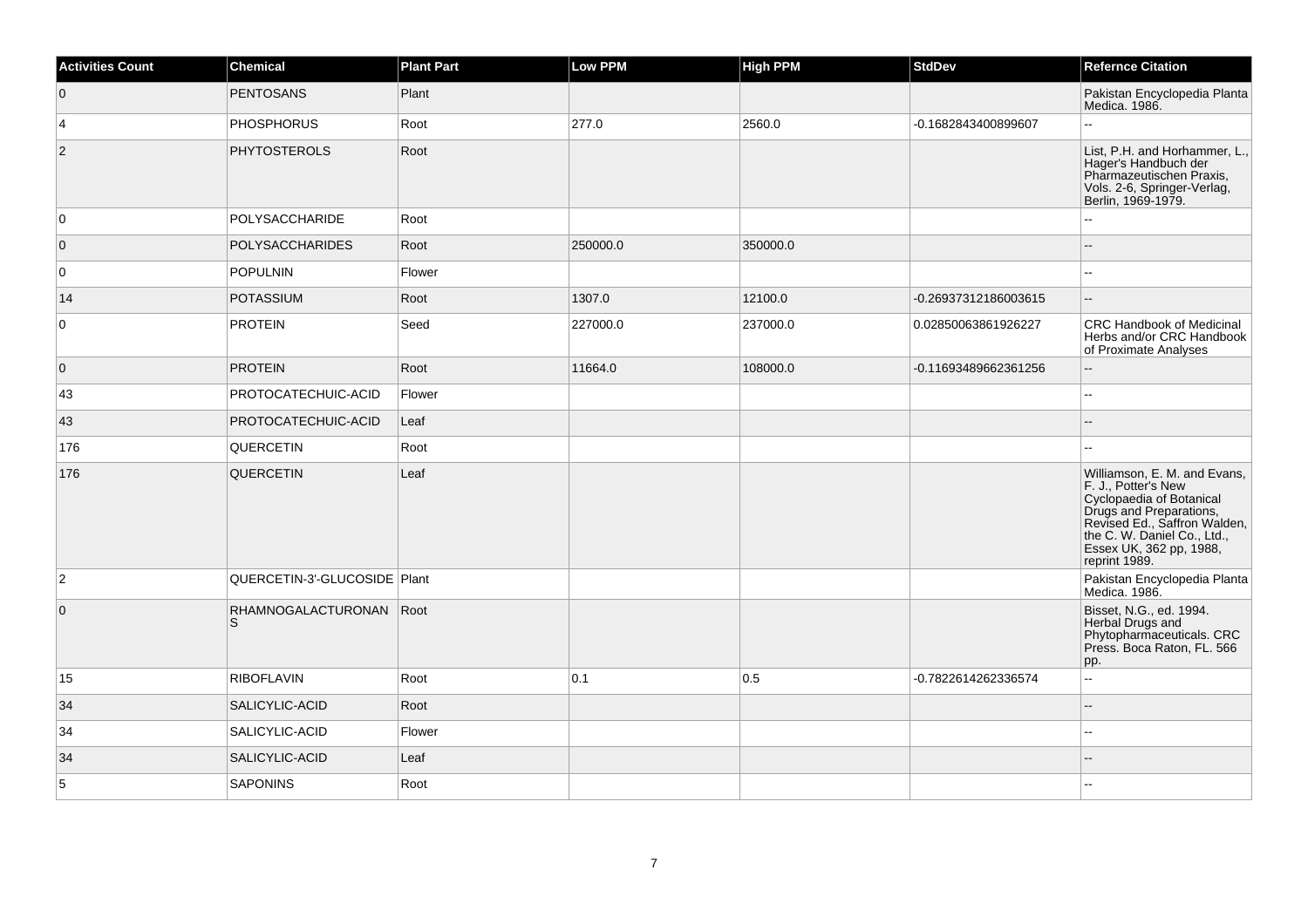| <b>Activities Count</b> | Chemical           | <b>Plant Part</b> | Low PPM | <b>High PPM</b> | <b>StdDev</b>        | <b>Refernce Citation</b>                                                                                      |
|-------------------------|--------------------|-------------------|---------|-----------------|----------------------|---------------------------------------------------------------------------------------------------------------|
| 44                      | <b>SCOPOLETIN</b>  | Shoot             |         |                 |                      | $-$                                                                                                           |
| 44                      | <b>SCOPOLETIN</b>  | Root              |         |                 |                      | шш.                                                                                                           |
| 44                      | <b>SCOPOLETIN</b>  | Flower            |         |                 |                      | $-$                                                                                                           |
| 44                      | <b>SCOPOLETIN</b>  | Leaf              |         |                 |                      | 44                                                                                                            |
| $\vert 3 \vert$         | <b>SCOPOLIN</b>    | Root              |         |                 |                      |                                                                                                               |
| 3                       | <b>SCOPOLIN</b>    | Shoot             |         |                 |                      |                                                                                                               |
| $\overline{0}$          | <b>SCOPOLINE</b>   | Plant             |         |                 |                      | J.S. Glasby Dict.Pls<br>Containing 2ndary<br>Metabolite. 1991.                                                |
| 0                       | <b>SCYLLITOL</b>   | Leaf              |         | 800.0           | $-1.0$               |                                                                                                               |
| 60                      | <b>SELENIUM</b>    | Root              | 0.4     | 3.3             | -0.12770210212970026 | $\overline{\phantom{a}}$                                                                                      |
| $\vert$ 4               | <b>SILICON</b>     | Root              | 0.3     | 3.0             | -0.32912368458456387 | ÷÷                                                                                                            |
| 9                       | SINAPIC-ACID       | Flower            |         |                 |                      | ٠.                                                                                                            |
| 9                       | SINAPIC-ACID       | Leaf              |         |                 |                      | ÷÷.                                                                                                           |
| $\overline{1}$          | SODIUM             | Root              | 148.0   | 1370.0          | 0.12512006272941759  |                                                                                                               |
| 0                       | SODIUM-BORATE      | Plant             |         |                 |                      | Pakistan Encyclopedia Planta<br>Medica. 1986.                                                                 |
| 11                      | <b>SORBITOL</b>    | Plant             |         |                 |                      | Pakistan Encyclopedia Planta<br>Medica. 1986.                                                                 |
| $\overline{4}$          | <b>SPIRAEOSIDE</b> | Flower            |         |                 |                      | Ξ.                                                                                                            |
| $\vert$ 4               | <b>SPIRAEOSIDE</b> | Leaf              |         |                 |                      | $=$                                                                                                           |
| 5                       | <b>STARCH</b>      | Root              | 39960.0 | 370000.0        | 0.2269958278173157   |                                                                                                               |
| 8                       | STEARIC-ACID       | Seed              | 12415.0 | 16685.0         | -0.20338219754526743 | Wealth of India.                                                                                              |
| $\mathsf 0$             | <b>STEROLS</b>     | Root              |         |                 |                      | Bisset, N.G., ed. 1994.<br>Herbal Drugs and<br>Phytopharmaceuticals. CRC<br>Press. Boca Raton, FL. 566<br>pp. |
| 14                      | <b>SUCROSE</b>     | Plant             |         |                 |                      | Wealth of India.                                                                                              |
| 0                       | <b>SUGAR</b>       | Root              | 50000.0 | 110000.0        | 1.0259914748998127   | Щ,                                                                                                            |
| $\overline{0}$          | <b>SUGARS</b>      | Root              | 11880.0 | 110000.0        | 0.05921602494532206  | ż.                                                                                                            |
| 6                       | SYRINGIC-ACID      | Flower            |         |                 |                      | шш.                                                                                                           |
| 6                       | SYRINGIC-ACID      | Leaf              |         |                 |                      |                                                                                                               |